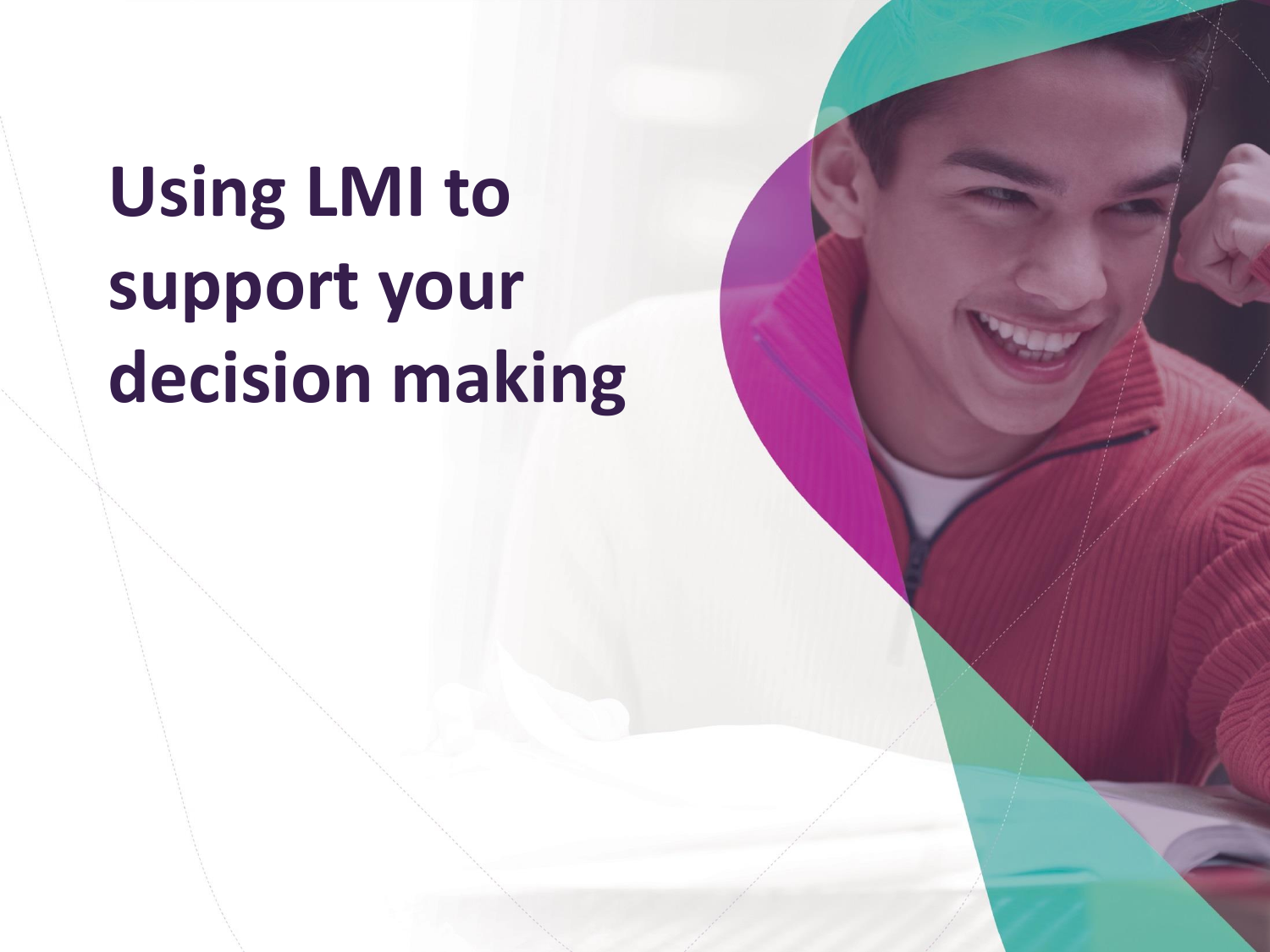**BUSINESS<br>IN THE<br>COMMUNITY** 



THE PRINCE'S<br>RESPONSIBLE **BUSINESS NETWORK** 

# **NATIONAL INFOGRAPHIC Core Questions**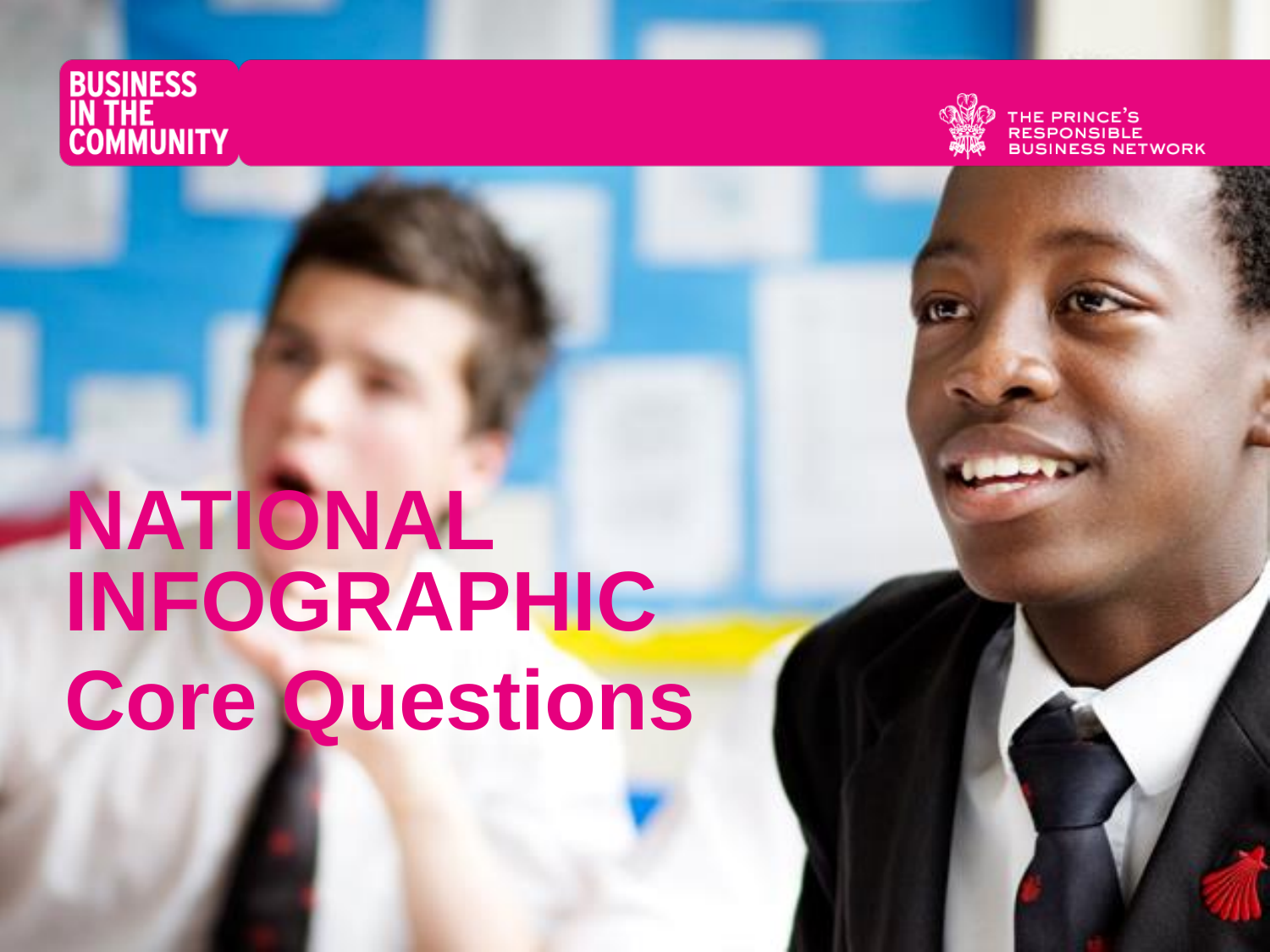# **The UK Labour Market**

- UK still recovering from global economic recession, but employment and productivity levels are improving
- Increasing age profile of the workforce
- Increasing numbers of people are working part-time and on zero-hour contracts
- Continuing trend for highly skilled workers forecast
- Investment in workforce skills is viewed as one way to achieve economic growth and greater competitiveness in the global labour market
- Greater emphasis on the individual to develop and maintain their skills



## **A national picture Structural changes**

Forecasts suggest that:

- There will be small declines in the numbers employed in public sector activities (such as in public administration, health and education) and in manufacturing
- The service sector is considered to be the driver of recovery in the UK labour market
- The highest employment growth is forecast in private, business and other services
- There will be greater skills shortages particularly for scientific and engineering skills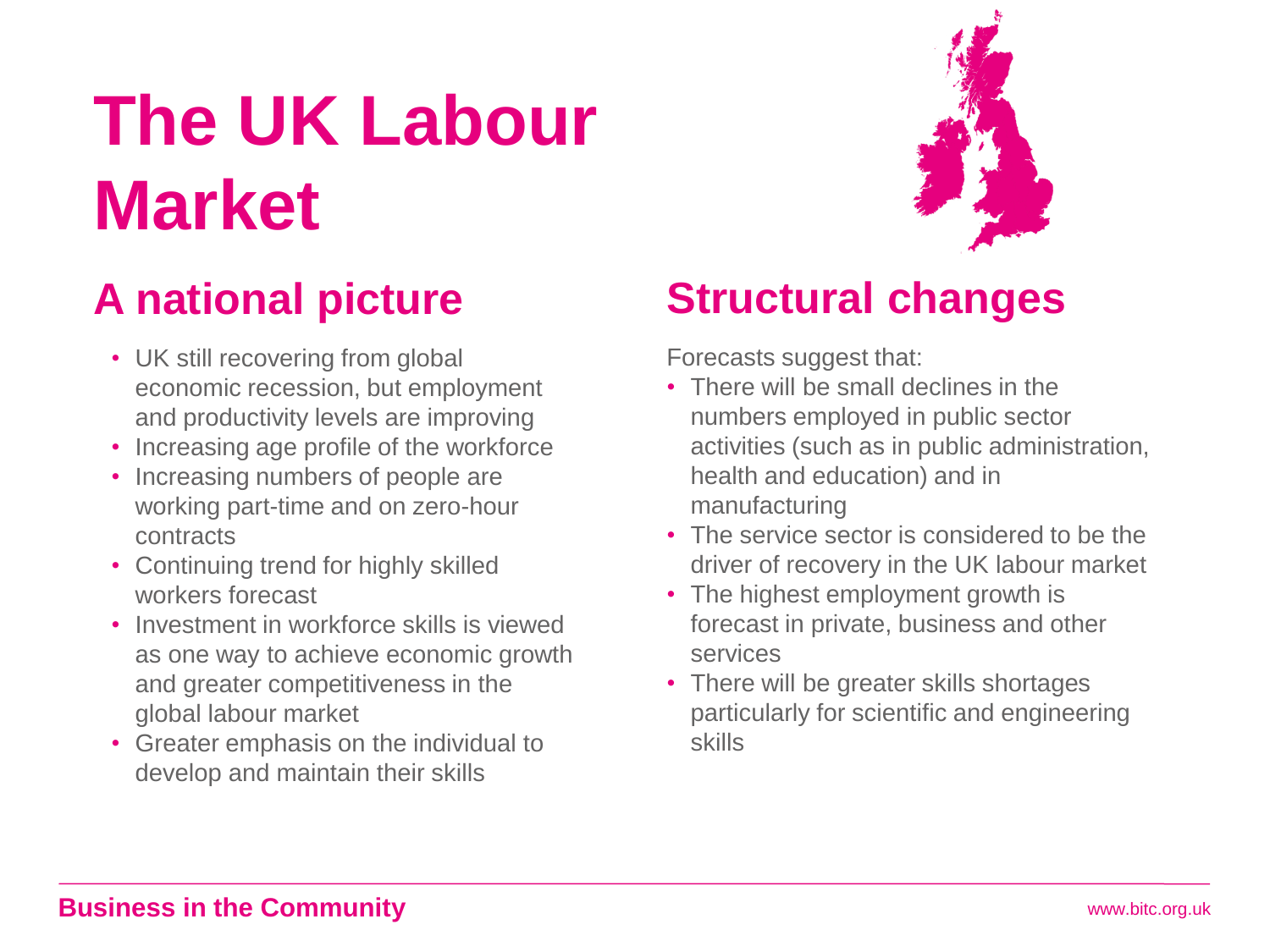## **Which sectors currently employ the most people?**

**Which sectors currently employ the most people as a % of employment:**

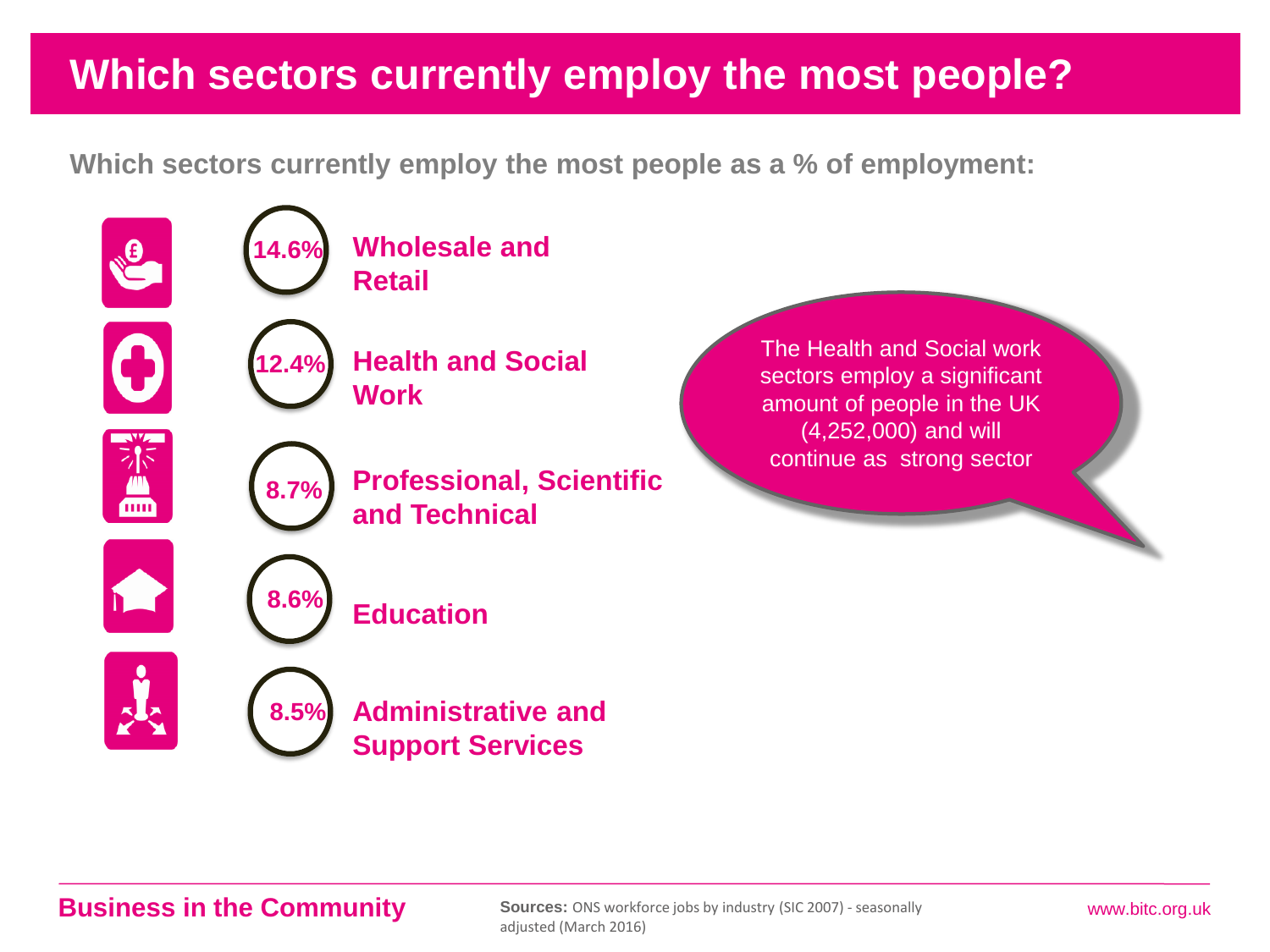## **Which sectors currently employ the least people?**

**Which sectors currently employ the least people as a % of employment:**

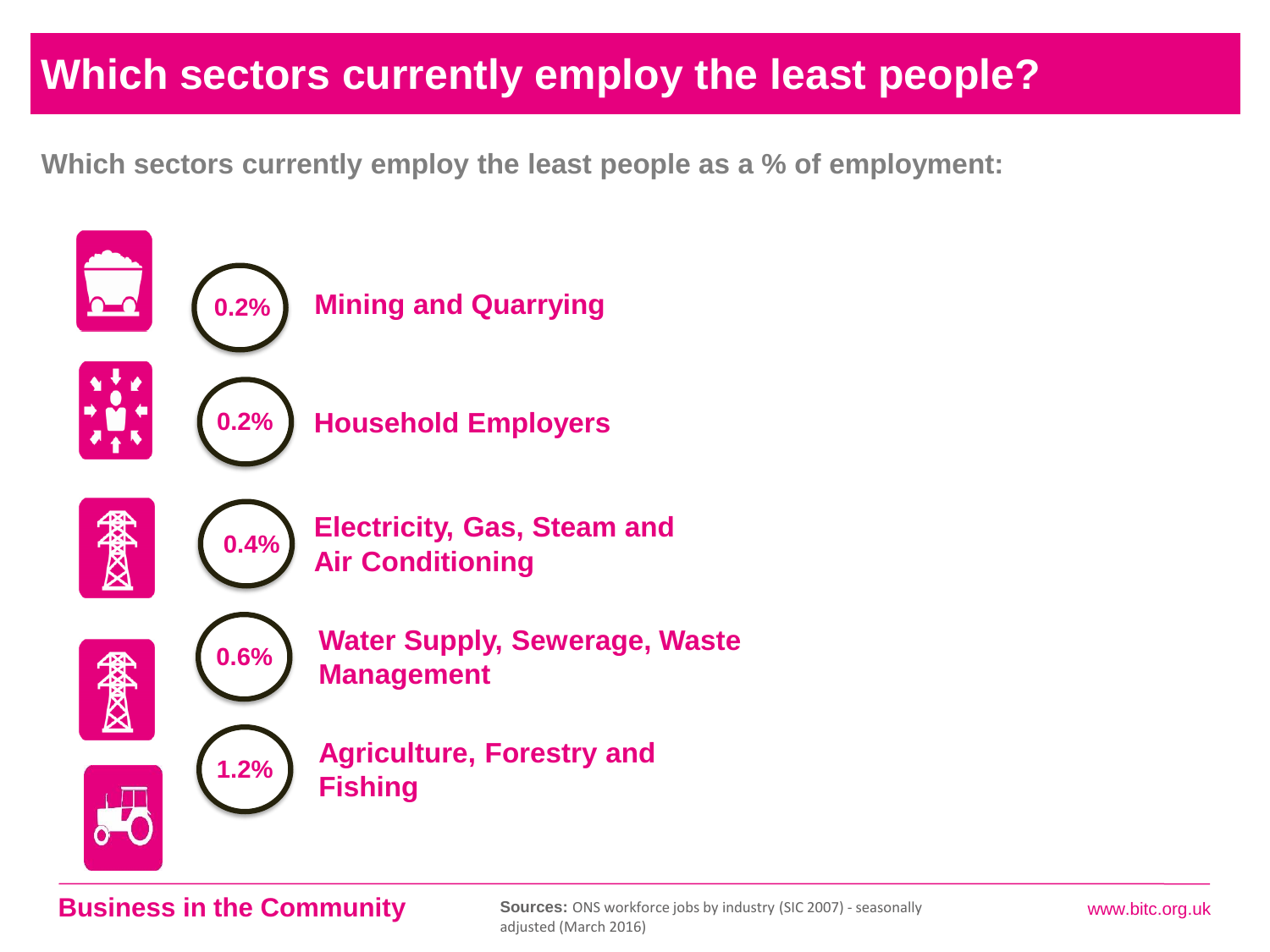### **Who are some key employers in the UK?**



### **Business in the Community** Sources: www.prospects.ac.uk **Business in the Community** Sources: www.prospects.ac.uk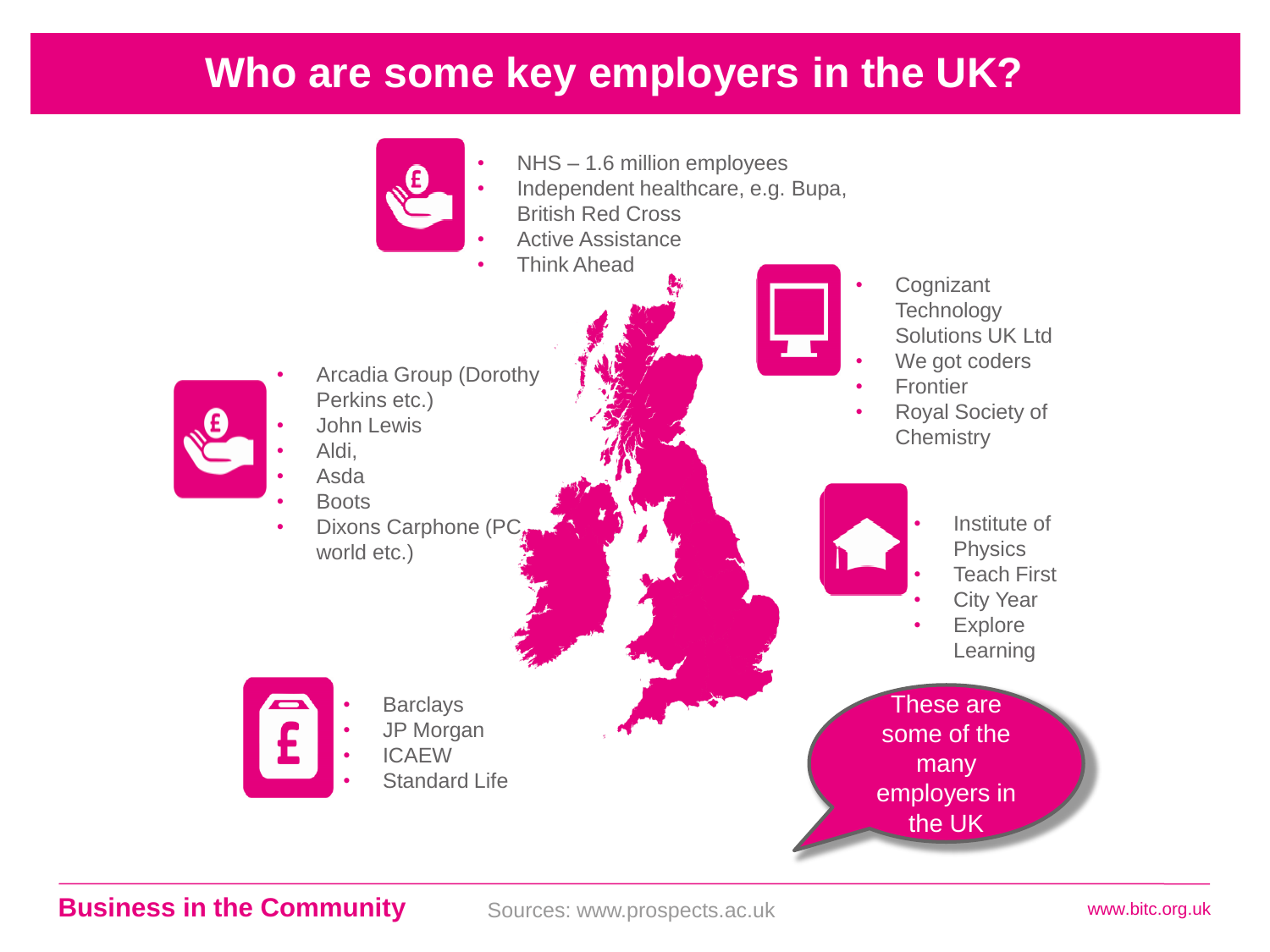### **Which sectors are experiencing a growth in jobs?**

**Projected employment growth in Sectors (2014-2024):**



### **Key facts:**

**On average, the UK will experience an increase in employment by 1,810,000 people.**

**The construction sector will experience the highest growth in employment, an increase of 301,000 people.**

### **Business in the Community Sources: UKCES Working Futures, Supplement Supplement Community Sources: UKCES Working Futures,** Water Manusberry Website.org.uk